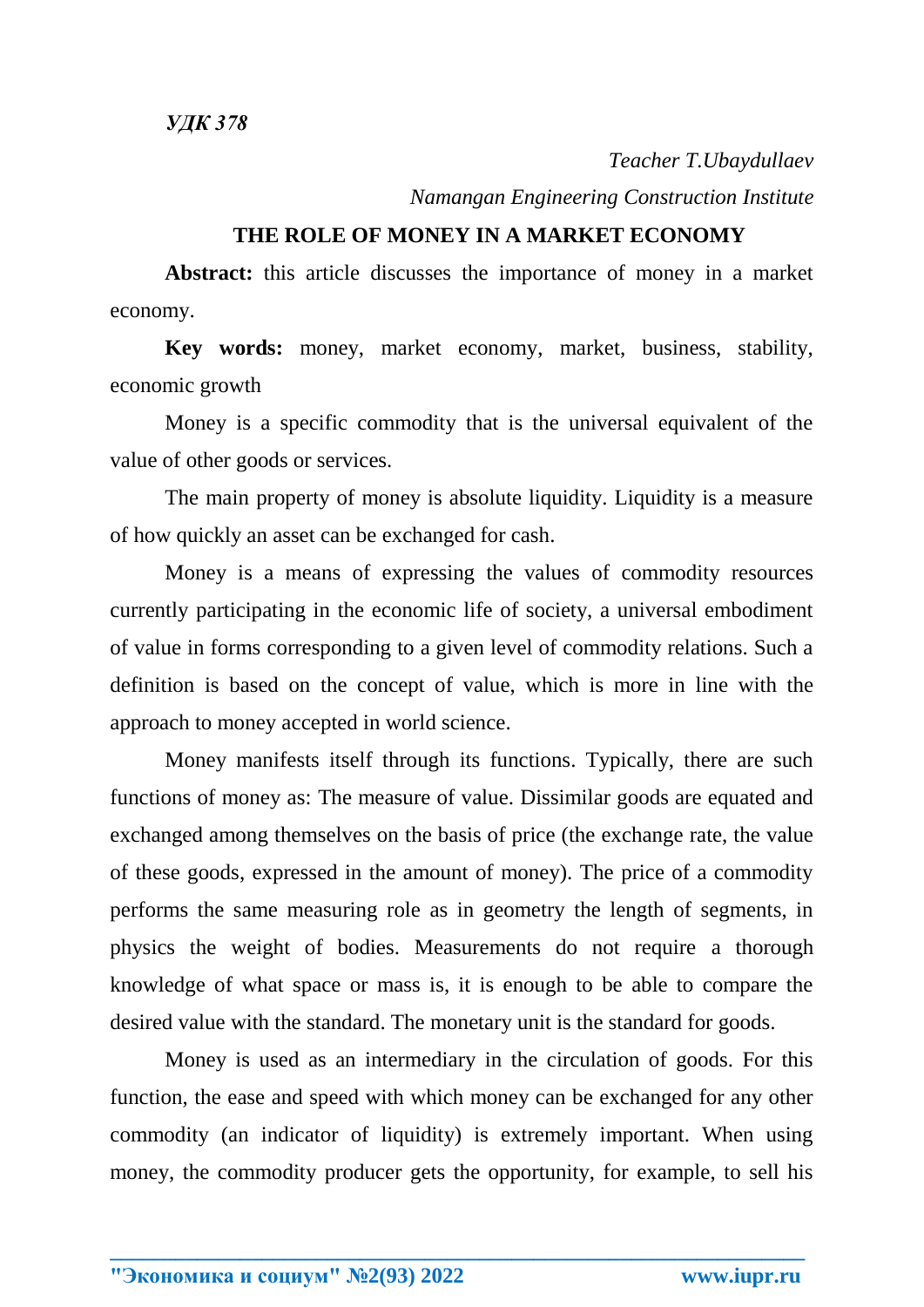product today, and buy raw materials only in a day, week, month, etc. At the same time, he can sell his product in one place, and buy the product he needs in a completely different one. Thus, money as a medium of circulation overcomes temporal and spatial restrictions in exchange.

The money is used to register debts and pay them. This function gets its own value for situations of unstable commodity prices. For example, a product was bought on credit. The amount of the debt is expressed in money, and not in the quantity of goods purchased. Subsequent changes in the price of goods no longer affect the amount of debt that must be paid in cash. This function is also performed by money in monetary relations with financial authorities. A similar role is played by money when it expresses any economic indicators.

A means of accumulation. Money accumulated but not used allows purchasing power to be transferred from the present to the future. The function of a store of value is performed by money that is temporarily not involved in circulation. However, it should be borne in mind that the purchasing power of money depends on inflation.

The function of world money. It manifests itself in the relationship between economic entities: states, legal entities and individuals located in different countries. Until the 20th century, the role of world money was played by noble metals (primarily gold in the form of coins or ingots), sometimes precious stones. Nowadays, this role is usually played by some national currencies - the US dollar, the pound sterling, the euro and the yen, although economic entities may use other currencies in international transactions. In some countries, laws prohibit the use of foreign currency for transactions within the country, in others it is not prohibited. The euro is an example of the unification of the currency systems of a number of countries, which made it possible to solve the problem of interstate payments between these countries by switching to a single currency.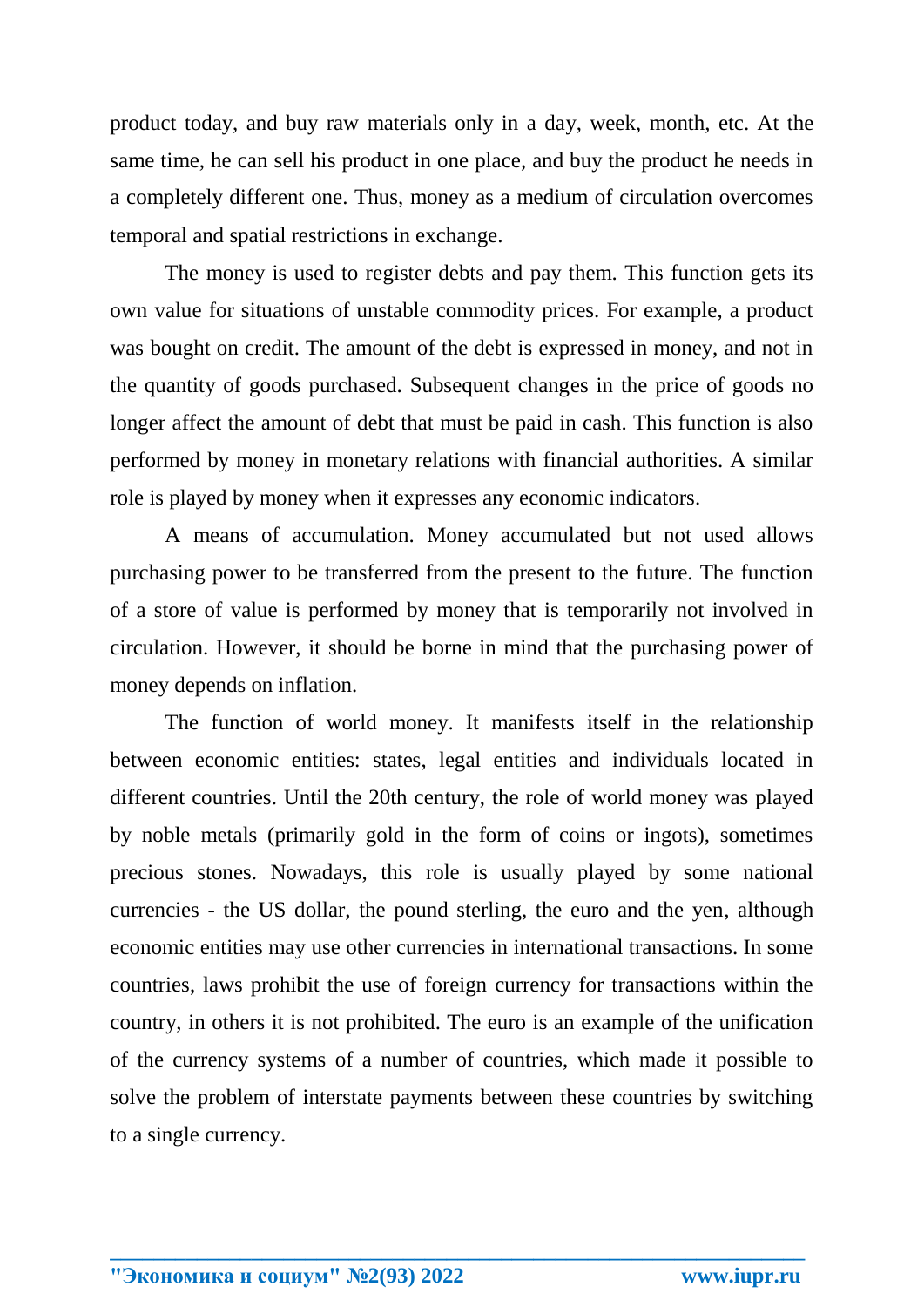In a modern developed economy, there are three functions of money - a measure of value, a means of accumulation and a means of payment, and the medium of circulation remains very small. Types of money in the modern world. Types of money in the modern system of monetary circulation

Money plays a key role in a market economy. First, the social role of money, their place in the economic system is that money acts as a social link between producers.

Secondly, money acquires a qualitatively new role: it becomes capital, which is carried out through five functions. Thus, the value of goods produced by enterprises is expressed in money; while money serves as a measure of value and money-capital.

Further, if money is accumulated as a treasure for the purpose of buying the means of production and expanding the volume of production in the future, then in this case the money acts both as a treasure and as capital. And finally, in the world market, money acts as a function of both world money and capital.

However, money acquires the character of money capital not due to its functions, but due to the fact that the functioning of money is included in the circuit of industrial capital. The important thing is that money buys a special commodity - labor power and means of production, which serve as elements of productive capital. Thus, money, turning into money capital, participates in the reproduction of individual capital.

But money also participates in the reproduction of social capital, serving the realization of the total social product. At the same time, money circulation acts as a series of cash flows: some of them move within the first division (production of means of production), others - within the second division (production of consumer goods), and still others - between the first and second divisions.

With the help of money, the formation and redistribution of national income takes place through the state budget, taxes, loans and inflation.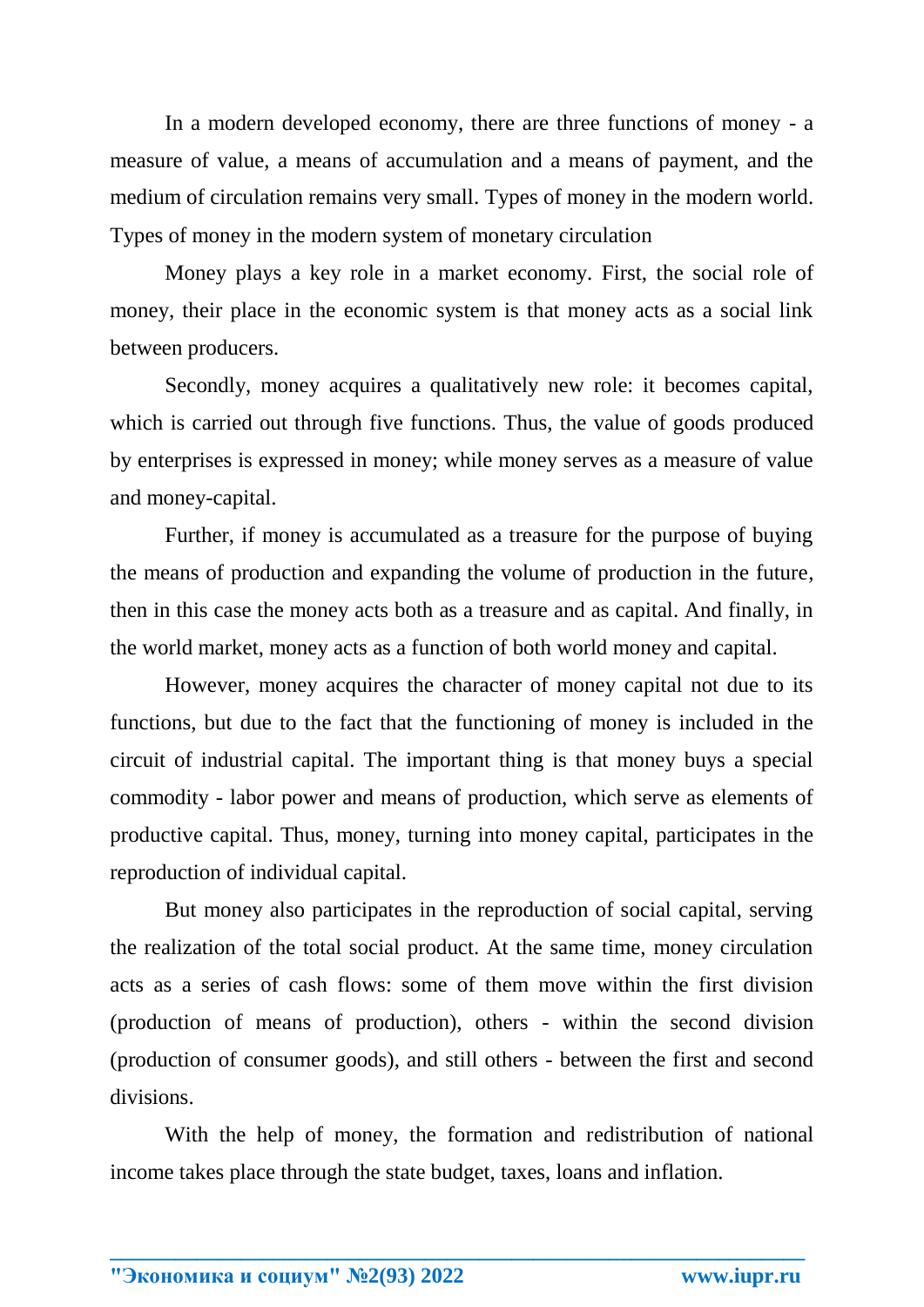## **References:**

1. Арипов, О. А. (2017). Современные тенденции развития малого бизнеса и предпринимательства в Узбекистане. British Journal for Social and Economic Research, 2(5), 33-40.

2. Арипов, О. А. (2018). ОСНОВНЫЕ КОМПОНЕНТЫ ФОРМИРОВАНИЯ ДЕЛОВОЙ СРЕДЫ И МАСШТАБНЫЕ РАЗВИТИЯ В ЭКОНОМИКЕ УЗБЕКИСТАН. In Региональные проблемы преобразования экономики: интеграционные процессы и механизмы формирования и социально-экономическая политика региона (pp. 121-123).

3. Арипов, О. А. (2019). СОЗДАНИЕ БЛАГОПРИЯТНОГО НАЛОГОВОГО КЛИМАТА ДЛЯ МАЛОГО БИЗНЕСА И ЧАСТНОГО ПРЕДПРИНИМАТЕЛЬСТВА В УЗБЕКИСТАНЕ. In АКТУАЛЬНЫЕ ВОПРОСЫ СОВЕРШЕНСТВОВАНИЯ БУХГАЛТЕРСКОГО УЧЕТА, СТАТИСТИКИ И НАЛОГООБЛОЖЕНИЯ ОРГАНИЗАЦИЙ (pp. 64-68).

4. Арипов, О. А. (2019). Структурные элементы деловой среды и их влияния на функционирования субъектов малого бизнеса и предпринимательства. Региональные проблемы преобразования экономики, (8 (106)).

5. Арипов, О. А. (2015). Современное развитие малого бизнеса и частного предпринимательства в Узбекистане. Молодой ученый, (22), 332- 334.

6. Арипов, О. А. (2017). Приоритетные направления развития малого бизнеса и предпринимательства в Узбекистане. Российское предпринимательство, 18(24).

7. Abdullayevich, A. O. (2021). Problems Of Agricultural Development In Uzbekistan. Design Engineering, 9724-9729.

8. Abdullayevich, A. O., & Abdullajanovich, U. T. (2021, December). DEVELOPMENT OF SMALL BUSINESS AND PRIVATE ENTREPRENEURSHIP IN UZBEKISTAN. In *Conference Zone* (pp. 123-128).

**\_\_\_\_\_\_\_\_\_\_\_\_\_\_\_\_\_\_\_\_\_\_\_\_\_\_\_\_\_\_\_\_\_\_\_\_\_\_\_\_\_\_\_\_\_\_\_\_\_\_\_\_\_\_\_\_\_\_\_\_\_\_\_\_**

**"Экономика и социум" №2(93) 2022 www.iupr.ru**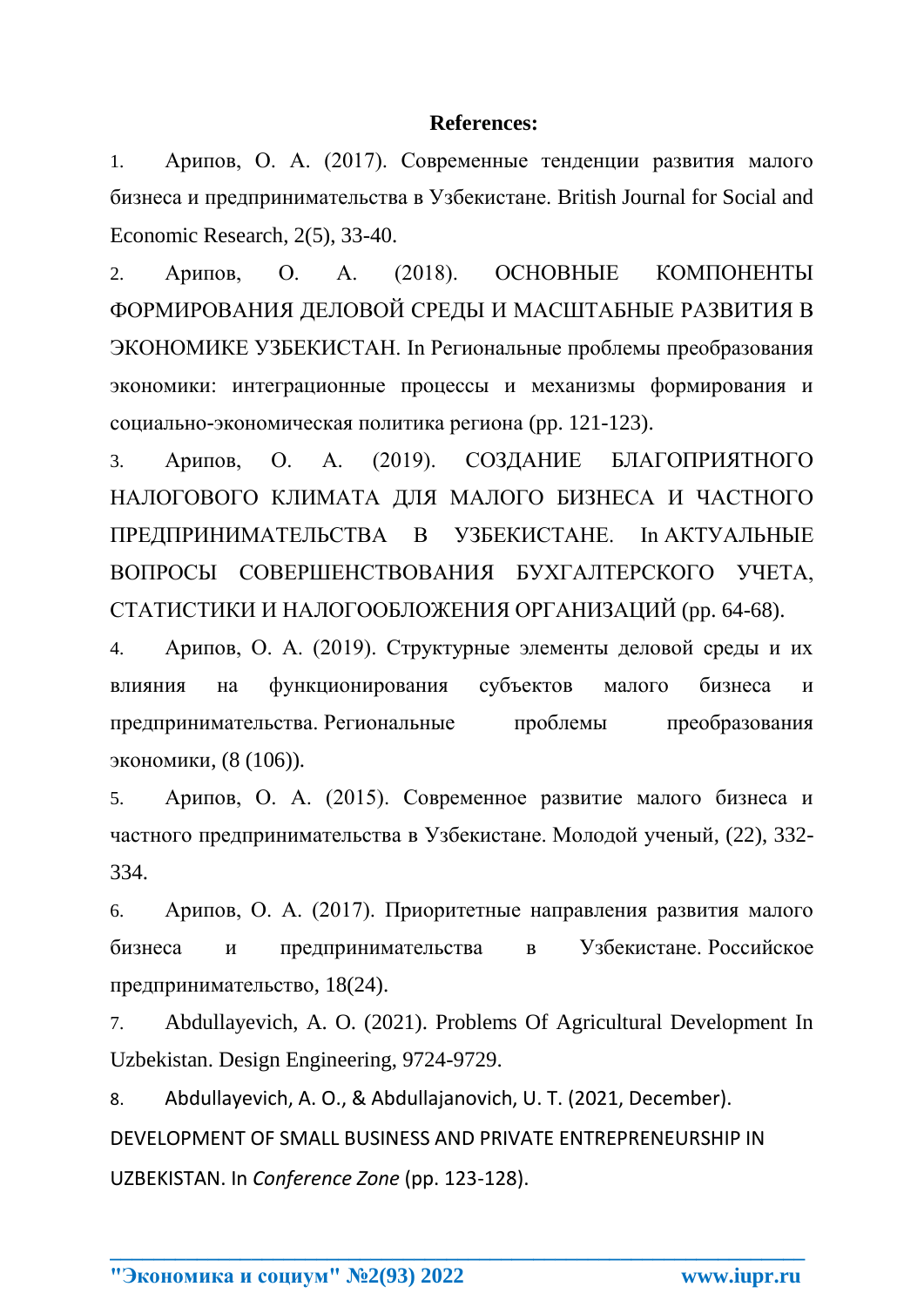9. Yakubovich, Y. A., & Sobirjon o'g'li, J. E. (2021, December). TAX POLICY AND WAYS TO IMPROVE IT. In Conference Zone (pp. 167-170).

10. Ogli, I. S. H., & Oglu, O. I. A. Peculiarities of the Development of Industrial Production in Namangan Region. *Volume*, *9*, 544-547.

11. Juraev E., Xolmirzaev U.A., Rustamova M. INCREASING THE EFFICIENCY OF REAL INVESTMENT IN THE CONDITIONS OF ECONOMIC LIBERATION // Интернаука: электрон. научн. журн. 2021. № 21(197). URL: https://internauka.org/journal/science/internauka/197 (дата обращения: 18.12.2021).

12. Xolmirzaev U.A., Elyorbek J., Axmadjonova M.B. THE ROLE OF ACCOUNTING IN SMALL BUSINESS MANAGEMENT // Интернаука: электрон. научн. журн. 2021. № 21(197). URL: https://internauka.org/journal/science/internauka/197 (дата обращения: 18.12.2021).

13. Xolmirzaev U.A., Elyorbek J., Jamgirova G.I. [и др.] APPROACH TO ACCOUNTING FOR FINANCIAL ASSETS IN THE ENTERPRISE IN ACCORDANCE WITH INTERNATIONAL STANDARDS // Интернаука: электрон. научн. журн. 2021. № 21(197). URL: https://internauka.org/journal/science/internauka/197 (дата обращения: 18.12.2021).

14. Sirojiddinov I.Q., Xolmirzaev U.A., Axmadjonova M. THE NEED AND FACTORS TO ACCELERATE THE DEVELOPMENT OF PRIVATE ENTREPRENEURSHIP // Интернаука: электрон. научн. журн. 2021. № 21(197). URL: https://internauka.org/journal/science/internauka/197 (дата обращения: 18.12.2021).

15. Камолов, А. А., & Холмирзаев, У. А. (2016). Малый бизнес и частное предпринимательство в Узбекистане. Вопросы экономики и управления, (5), 182-184.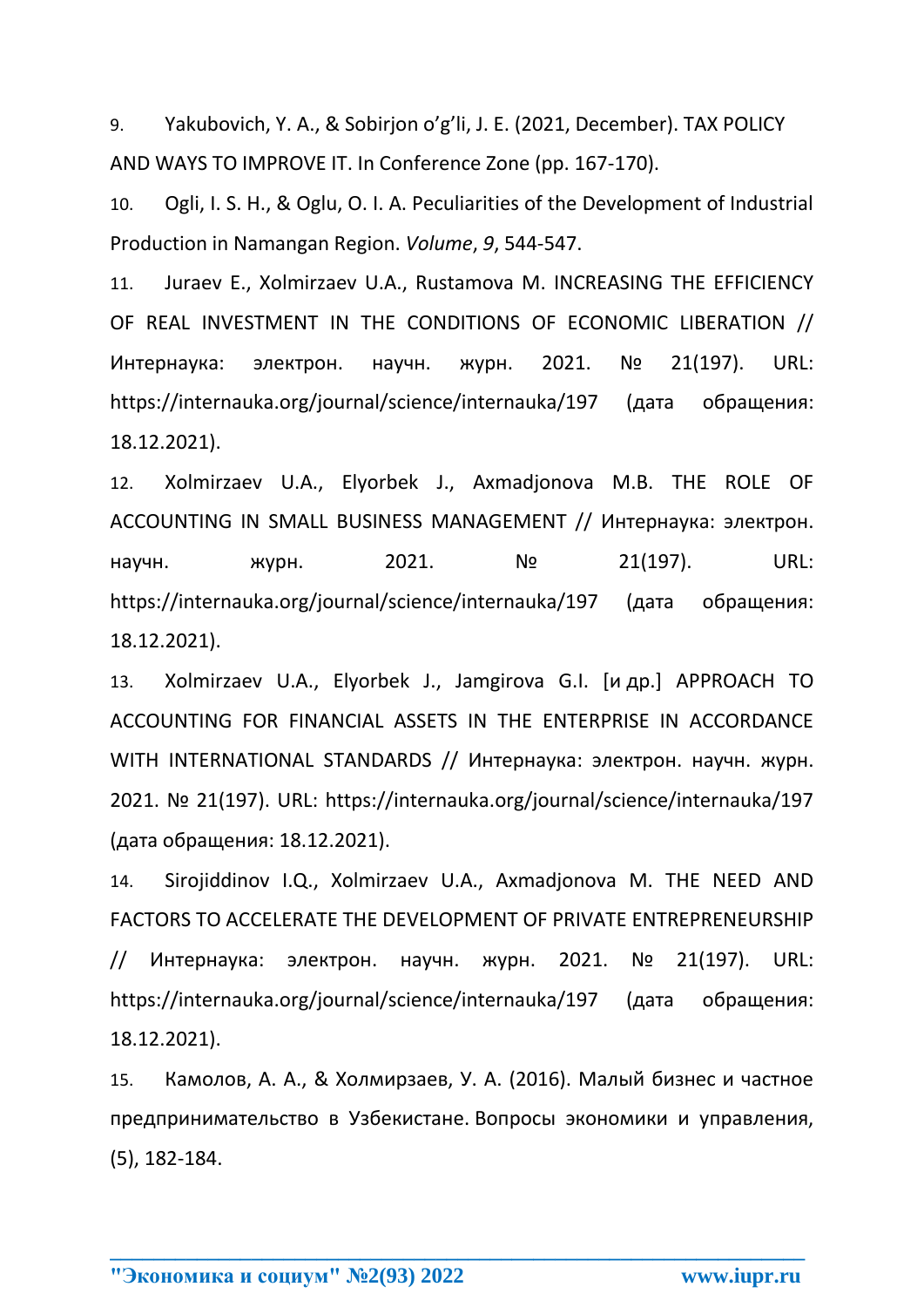16. Kamolov Abdurahmon, & Kholmirzaev Ulugbek Abdulazizovich. (2021). SOME ISSUES OF IMPROVING SECURITIES ACCOUNTING. *Conference Zone*, 129– 132. Retrieved from

17. Xolmirzaev, U. A. (2020). FINANCIAL ASSETS AND IMPROVEMENTS OF THEIR ANALYSIS. Экономика и социум, (1), 102-105.

18. Xolmirzaev, U. A., & Juraev, E. S. (2020). PROBLEMS OF IMPROVEMENT OF DEBITOR DEBT DEBT ANALYSIS. Мировая наука, (1), 100-105.

19. Juraev, E. S., & Xolmirzayev, U. A. (2020). SUPPORTING SMALL BUSINESS SUBJECTS BY TAX REFORMS. Экономика и социум, (1), 48-52.

20. Hakimov, B., Yunusov, M., & Holmirzayev, U. (2019). ELABORATION OF THE BALANCE SHEET LIQUIDITY ANALYSIS-REQUIREMENTS OF THE PERIOD. International Finance and Accounting, 2018(1), 100.

21. Kamolov, A. A., & Xolmirzayev, U. A. (2018). ECONOMIC LAWS AND CATEGORIES. Экономика и социум, (2), 34-36.

22. Убайдуллаев, Т., & Холмирзаев, У. (2019). ФАКТОРЫ И ТЕНДЕНЦИИ ЭКОНОМИЧЕСКОГО РОСТА. Мировая наука, (1), 299-302.

23. Холмирзаев, У. А. (2021, October). ҚИСҚА МУДДАТЛИ ҚИММАТЛИ ҚОҒОЗЛАРНИ АНАЛИТИК ҲИСОБИНИ ТАКОМИЛЛАШТИРИШ. In *" ONLINE-CONFERENCES" PLATFORM* (pp. 396-399).

24. Juraev, E. S. (2017). World experience in small business lending.

25. Juraev, E. S. (2018). Foreign experience in conducting financial policies for the development of small business. Russia, Экономика и социум.

26. Жураев, Э. С. (2017). Мировой опыт по кредитованию малого бизнеса. Высшая школа, (11), 14.

27. Razzakov, S. J., Juraev, B. G., & Juraev, E. S. (2018). Sustainability of walls of individual residential houses with a wooden frame. Structural Mechanics of Engineering Constructions and Buildings, 14(5), 427-435.